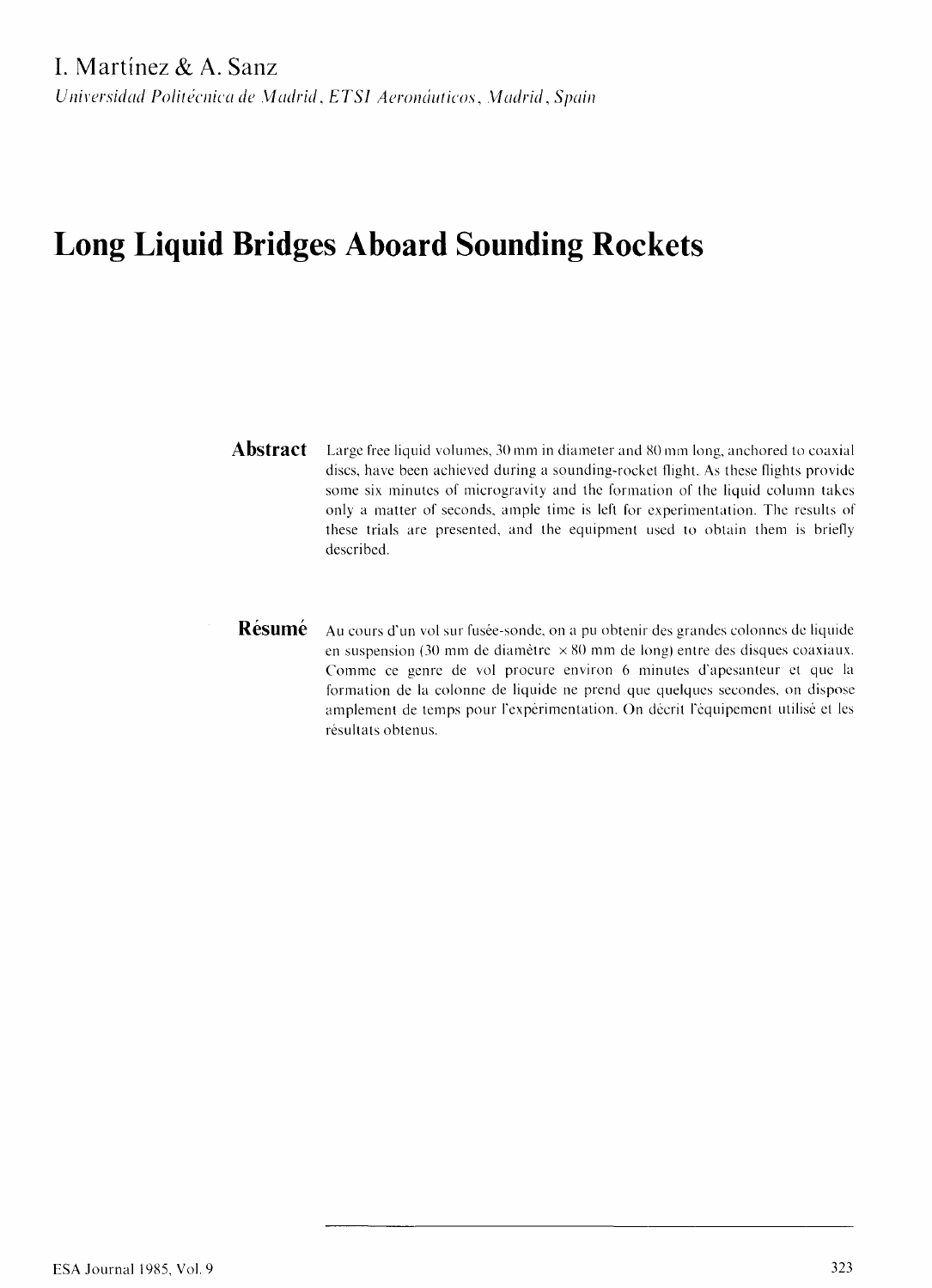**Introduction** Experimentation with liquid bridges in microgravity is of great value for the understanding of basic phenomena in a variety of disciplines<sup>1</sup>, which include single-crystal growth from a molten bridge. The problem lies in gaining access to the microgravity environment. Balancing the hydrostatic pressure of the liquid bridge in the ground-based laboratory with a bath of some other immiscible liquid of the same density is comparatively easy, but rarely satisfactory, since it heavily distorts the boundary conditions. Gravity's effects can be minimised by working with very small samples ( $\sim$ 1 mm), but then the diagnostic techniques become problematical. By far the best approach is to have the liquid bridge floating free in a drop tower, on a parabolic aircraft flight, on a sounding rocket, or in Spacelab, the choice depending on the duration of the microgravity period needed (typically 3 s, 25 s, 6 min and open-ended, respectively).

> The Spacelab option is obviously preferable, but the flight opportunities are limited and call for some five years of preparation. Consequently, until permanent Space Stations can offer a turnaround time of less than a year, sounding rockets are best suited to provide the microgravity environment, giving up to 6 min of research per flight. They are also of great help for testing new apparatus and procedures intended for Spacelab/Spacc Station. Consequently, it is not surprising that microgravity research aboard sounding rockets has proliferated during recent years.

> However, a lot of material-science applications involve very slow mass- and heat-diffusion processes that operate over much longer periods, and the same was initially thought to be true with large free liquid masses. Experiments with small liquid bridges ( $\sim$  1 cm<sup>3</sup>) have been going on since the first sounding-rocket flights<sup>2</sup>. Several liquid-release mechanisms have been proposed for freeing the liquid once in microgravity, thereby minimising both the time taken prior to experiment commencement and the residual motion generated. On the recent Texus-12 sounding-rocket flight, only  $10\%$  of the microgravity period provided by the rocket was consumed for establishing a long liquid bridge  $(60 \text{ cm}^3)$  in this case), leaving a profitable 90% free for the investigations proper. It is worth consulting Reference 3 to compare the achievements of the Texus flight with those during the flight of Spacelab-1 in order to realise the particular advantages offered by the two types of carrier.

**Equipment on Texus-12** The equipment flown on Texus-12 on 6 May 1985 included the Liquid Column Cell (LCC) developed by ERNO (Bremen) for the European Space Agency (ESA). It first flew on Texus-10 on 15 May 1984, but a mechanical problem in the drive motor prevented it from functioning properly on that flight.

> The LCC (Fig. 1) consists of a main quasi-cylindrical body, 0.15 m in diameter and  $0.45$  m long, weighing some  $10$  kg, plus mission-dependent external equipment for observation, image recording and electrical conditioning (Fig. 2). During this flight, background illumination (a panel of 5 W lamps) was used to highlight the deformation of the oil column against a translucent millimetric raster screen. The recording was done with a 16 mm cine-camera (at 20fps). The apparatus can be operated on the ground as a stand-alone unit to support neutral-buoyancy experiments in the preparation of flight trials (a most desirable capability not provided by many more sophisticated facilities), or readily embarked on sounding rockets. Shuttle flights or Spacelabs.

> In the equipment's present form, liquid bridges up to 60mm in diameter by 100 mm long can be established between interchangeable end plates by injecting liquid through one of the plates.

> Although the main emphasis during the Texus-12 flight was on the visual recording of the liquid's outward shape, several monitoring and housekeeping signals were made available on the ground in real time during the flight, including disc position and speed, liquid and chamber temperature and pressure, lamp and camera voltage and current, etc.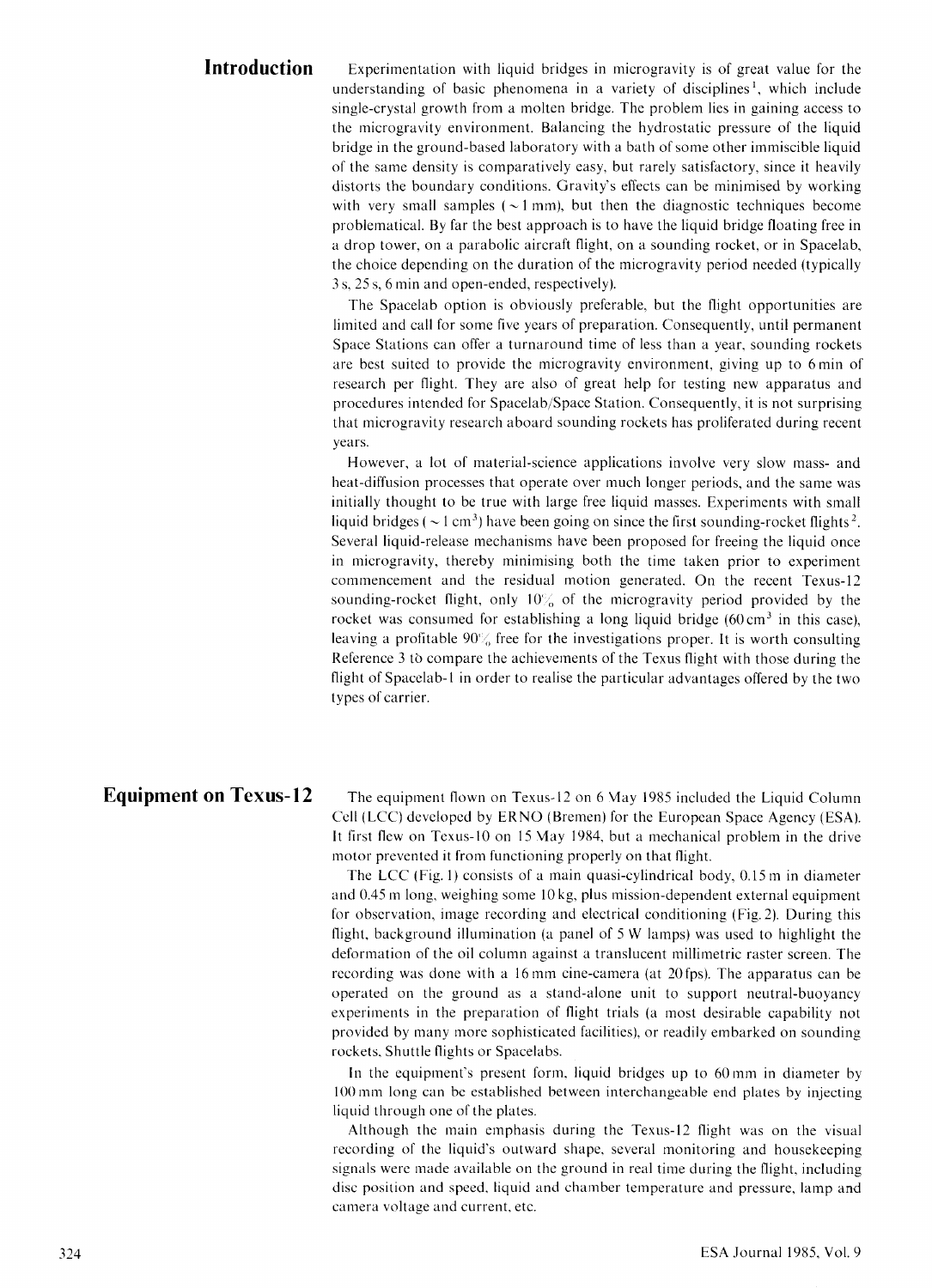



Œ  $4000$  Figure 1. The Liquid Column Cell (LCC) being operated on a desk top.

- 1. Test chamber filled (to nine tenths), with a neutral bath
- 2. Fixed disc
- 3. Liquid column
- 4. Injection disc
- 5. Connectors for syringe filling and temperature and pressure probes
- 6. Syringe device
- 7. Motor box to drive the syringe piston (feed disc)

- Figure 2. Observation system used on Tcxus-12 (a) The standard 400 mm-diameter platform for the Texus sounding rocket is seen in the foreground, with the Liquid Column Cell dismounted for clarity (upside down on the left)
- (b) Plan view: I. Liquid column cross-section
	- 2. Test chamber
	- 3. Light box
	- 4. Cine-camera
	- 5. Mirrors

The prime goal for the Texus-12 experiment was to establish a long cylindrical **The experiments Conducted**  liquid column in the minimum time. Because liquid spillage is irreversible, a smooth, progressive approach was followed, filling and recovering the liquid back to the syringe at increasing disc speeds, from 2 mm/s to 20 mm/s, in steps of 2 mm/s (Fig. 3).

The liquid used was dimenthyl-silicone oil, with a surface tension of  $0.02$  N/m, a viscosity of  $5 \times 10^{-6}$  m<sup>2</sup>/s and a density of 920 kg/m<sup>3</sup>. The aluminium discs used were 30 mm in diameter, with the rim edge (5 mm) cut back at 45° to provide an enhanced edge effect (anchoring capability).

Ground testing in a neutral-buoyancy configuration indicated that the maximum injection rate would be in the range 10 to 15 mm/s, so that rupture was expected to occur near the sixth stretching (Fig. 3). Instead, it took place at the end of the third (Fig. 4d), helped by strong inertia forces in the abrupt stop at the end of the span. This behaviour had not been apparent on the ground because of the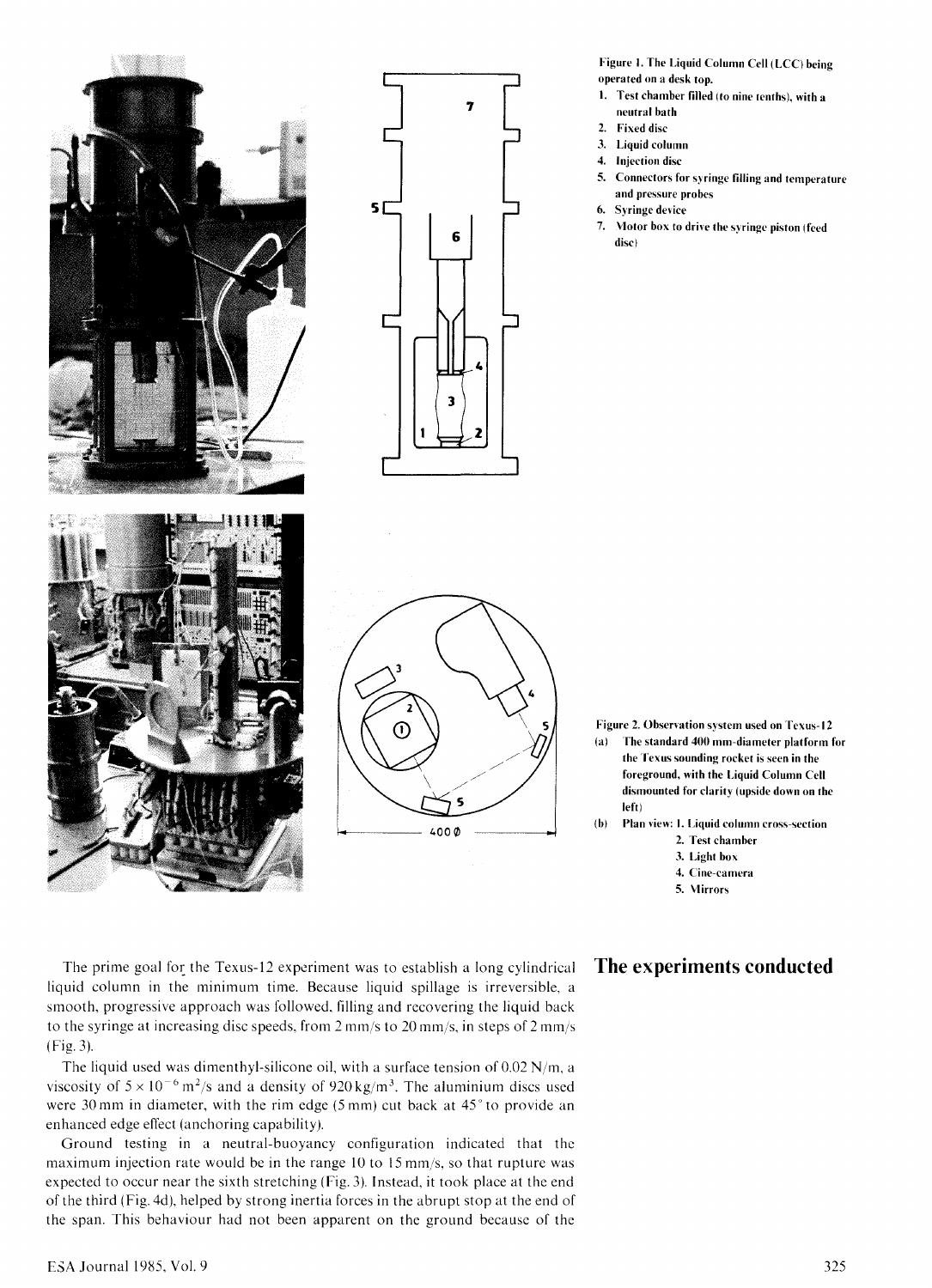Figure 3. Nominal disc position  $L$  and speed  $dL/dt$ , both as a function of time t, for the Texus-12 experiments



damping effect of the outer bath (a water-methanol mixture to match the density of the oil).

Another relevant finding during the ground tests was the negligible influence of the withdrawal speed, which greatly simplifies the removal phase. Some striking inertia waves showed up in flight near the end of the removal steps, but they did not endanger the integrity of the bridge.

During the first stretching during the Texus flight (from a to b in Fig. 4), the liquid column behaved as expected. For most of the time the zone was perfectly cylindrical; finally, a slight 'necking' developed near the injection disc, giving rise to slow oscillations (period  $\sim$  1 s). The withdrawal was nominal except for the rapid reflecting waves at the end, which we have already mentioned.

During the second stretching, the column grew astonishingly cylindrical up to point c (Fig.4), but then, after stopping at that point, an unexpected necking started near the fixed disc. The semi-period was close to 8 s, but its further development could not be followed because withdrawal then started. The necking retained an almost constant amplitude until the end, at which time larger reflecting. waves than before could be observed.

During the third stretching the column quickly developed a permanent necking (about  $30\%$  of radial deformation peak-to-peak), surprisingly, near the fixed disc and much in contrast to ground-test experience. This undulation continued after stopping at d (Fig. 4) and gave way to the liquid-bridge disruption shown by e, f, g and h in Figure 4.

Slow breaks are not fatal on the ground because the drops can be easily merged and the bridge re-established, but on this flight the large oscillation in the big drop remaining on the feeding disc produced an edge angle greater than 180° and the liquid overspread towards the back of the disc, causing a loss of working liquid. In the subsequent operations air was sucked into the syringe, mixed with the oil and the usual emulsion mess developed.

**Conclusions** The Texus-12 experiment has demonstrated that large liquid masses can be freed from a reservoir and accurately positioned between two solid coaxial discs, all in less than a minute in weightlessness, thus enlarging the range of possible experiments with liquid bridges aboard sounding rockets.

> Once more, inertial forces have been shown to play a dominant role in the behaviour of large liquid masses under microgravity, and careful attention must be paid to them in the future.

> Detailed analysis of the data gathered is still proceeding, but a proposal has already been made for future Texus flights to study the deformation of a long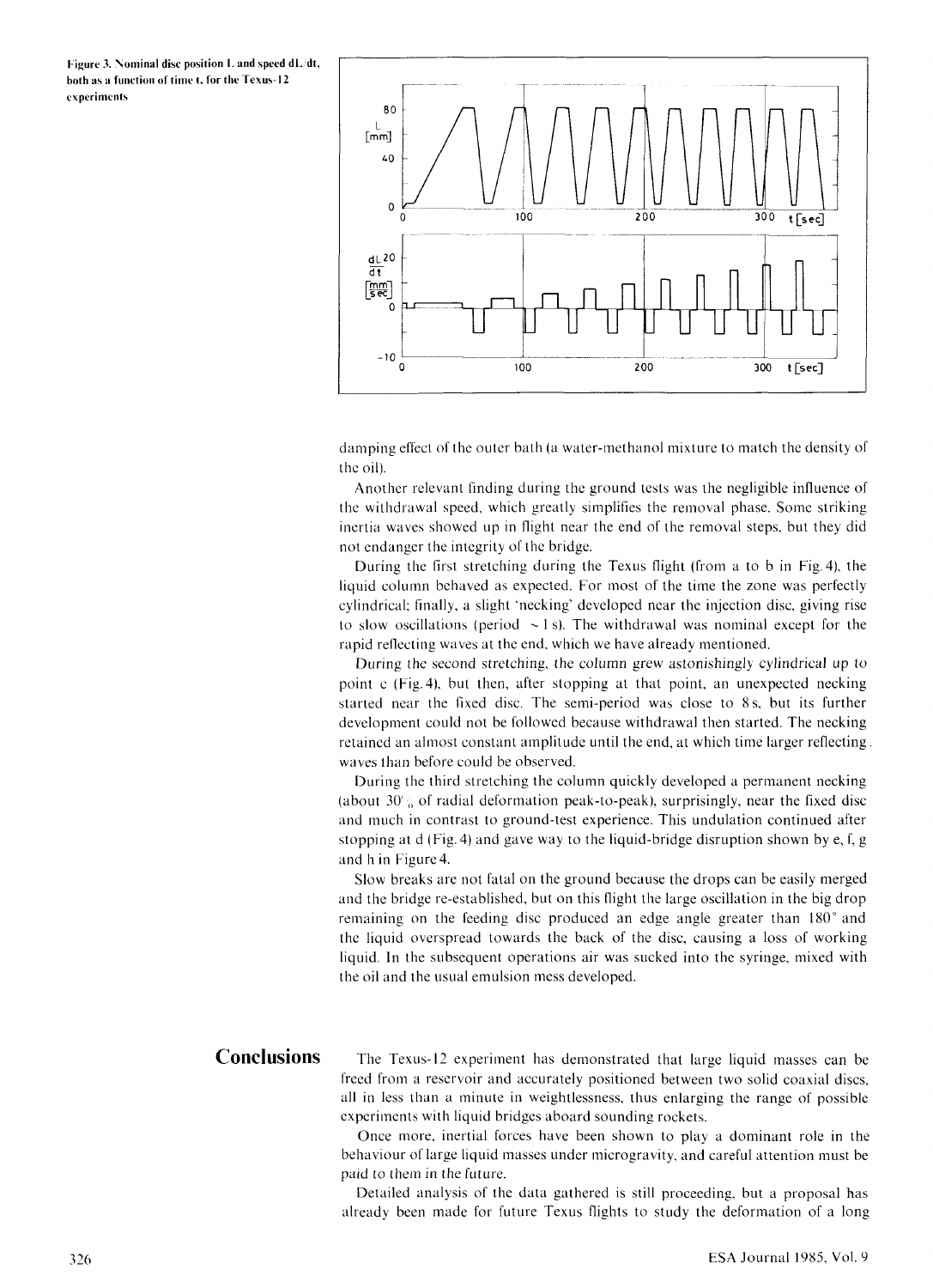